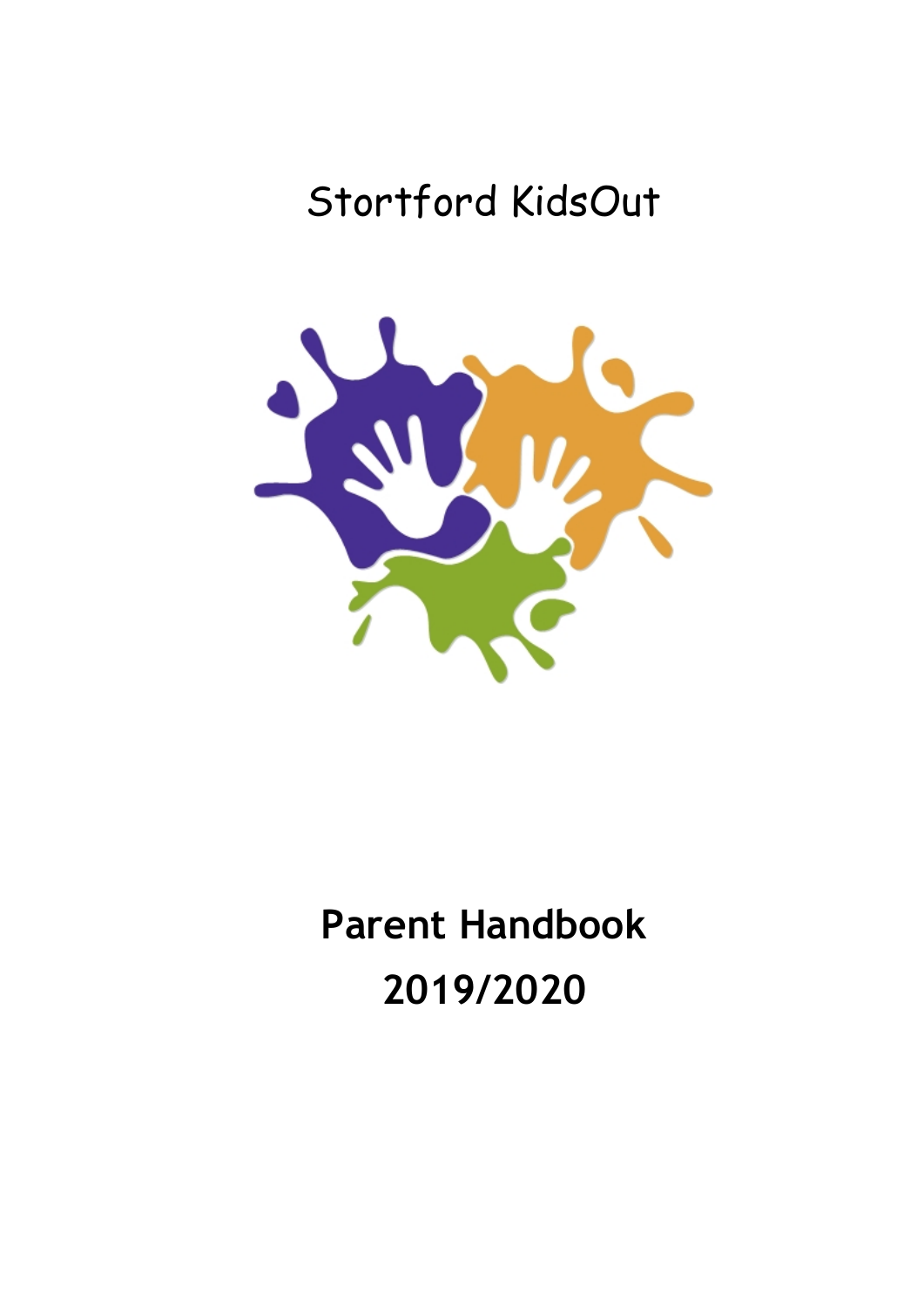# **ABOUT THE CLUB**

Stortford KidsOut is registered with Ofsted in four settings in Bishops Stortford.

**Birchanger** (Registration No EY537294),

**Farnham** (Registration No. EY537297) Not currently active

**Summercroft** (Registration No. EY272103)

**Henham** (Registration No. EY550771) Cancelled

The clubs are open from 15:00 hours until 18:30 hours weekdays, during term time. We also offer holiday care from 08:00 to 18:00 hours from Summercroft KidsOut.

You can download our latest inspection reports here:

#### **Summercroft Inspection Report**

https://reports.ofsted.gov.uk/provider/16/EY272103

#### **Birchanger Inspection Report**

https://reports.ofsted.gov.uk/provider/16/EY537294

You can download our other settings Reports here:

**Saplings Nursery:** https://reports.ofsted.gov.uk/provider/16/EY347502

#### **Saplings (KidsOut) Preschool Farnham:**

https://reports.ofsted.gov.uk/provider/16/EY537297

The Out of School Clubs are based in each of the respective schools. Birchanger operates from the school hall and uses the outdoor space provided by the school grounds; Summercroft operates from a dedicated club building in the school grounds, children have access to the school playground areas and field only.

#### **Aims**

At Stortford KidsOut we aim to provide a safe, secure and relaxed environment, offering a range of activities to reflect the interests of the children in our care.

#### **What we offer**

Our Clubs follow the Playwork Principles, so the children are free to choose activities and resources as they wish. There will always be a selection of activities and resources available, including dressing up, home corner, painting, craft, board games, construction, computer games, physical play, cookery, and reading. In addition, other resources are available for the children to select or request.

#### **What we provide**

The food we provide at the Club is not intended as a substitute for a main evening meal. We provide healthy snacks, including fresh fruit and vegetables. We promote independence, by encouraging the children where possible, to prepare their own snacks and to clear away after themselves. We use fresh ingredients and follow statutory guidelines. Fresh drinking water is available at all times. We meet individual dietary requirements and parental preferences wherever possible. We recognise the importance of healthy nutrition for children delivered in a calm, friendly setting. At Birchanger we allow children to decide when they are ready to eat, but request that food be consumed whilst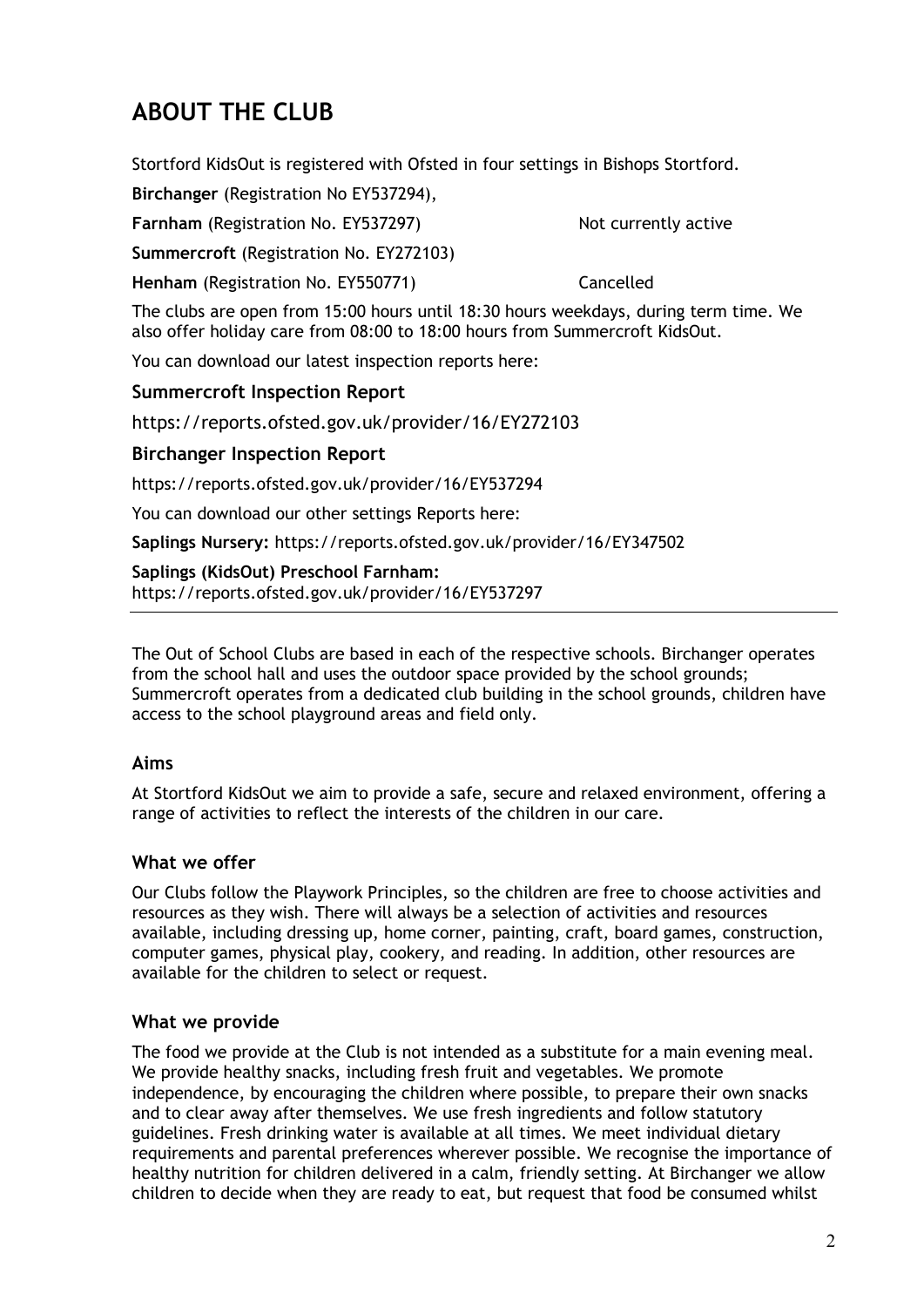sitting at the table. At Summercroft, a significantly larger club, the children eat in year group sequence and often food preparation is completed by staff in advance.

*Breakfast served between 7.30 – 8.30pm Tea: 4.30 – 5.30pm (Under 5's in large settings have tea at 4pm)*

#### **Staffing**

The Clubs are managed by Linda Davies who assumes overall responsibility for the way the clubs operate. Each club has a Club Leader or Co-Club Leaders, Early Years Practitioners who work with children under 5, Playworkers who work with over 8's and Playwork Support Workers who also work with children aged over 8. In addition, we are able to call upon other support staff who work with children to practice certain skills. Our aim is to provide a smooth transition between school and club.

All of our staff have significant experience of working with children and undertake professional development training. All staff members are DBS checked. We maintain a staff/child ratio of 1:8 for children under the age of eight, and a ratio of 1:10 for children over the age of 8.

Staff also have designated roles (brackets indicate staff location):

**Diane Gould**: Special Education Needs Co-Ordinator (Birchanger)

**Sally Wright**: Child Protection Co-Ordinator, Fire Safety Co-Ordinator (Summercroft)

**Michelle Sandford**: Under 5's Co-ordinator; Health & Safety Co-Ordinator (Summercroft)

**Debra Roach**: Forest School Co-Ordinator (Saplings)

**Cheryl Rae**: Equalities and Inclusion Co-Ordinator (Saplings)

All staff are First Aid Trained.

If you have a query or concern at any time, please speak to a member of staff at the club when you collect your child. If you prefer to arrange a more convenient time for a meeting, please email the club manager (contact details are at the back of this Handbook) or telephone the club direct mobile to arrange an appointment.

#### **Organisation**

Stortford KidsOut is run as a private business, employing 12 staff + support staff on a regular basis. We enjoy a close working relationship with each of the schools in order to ensure continuity of care, and to maintain good communication links.

#### **Policies and procedures**

The Club has clearly defined policies and procedures. Key points of the main policies are included in this Handbook. Copies of the full policies are kept at the Club and are available for parents to consult at all times. Newly Registered parents will be given a link via email to the following policies online: Admissions & Fees, Terms & Conditions, Behaviour Management, Complaints and this Club Handbook.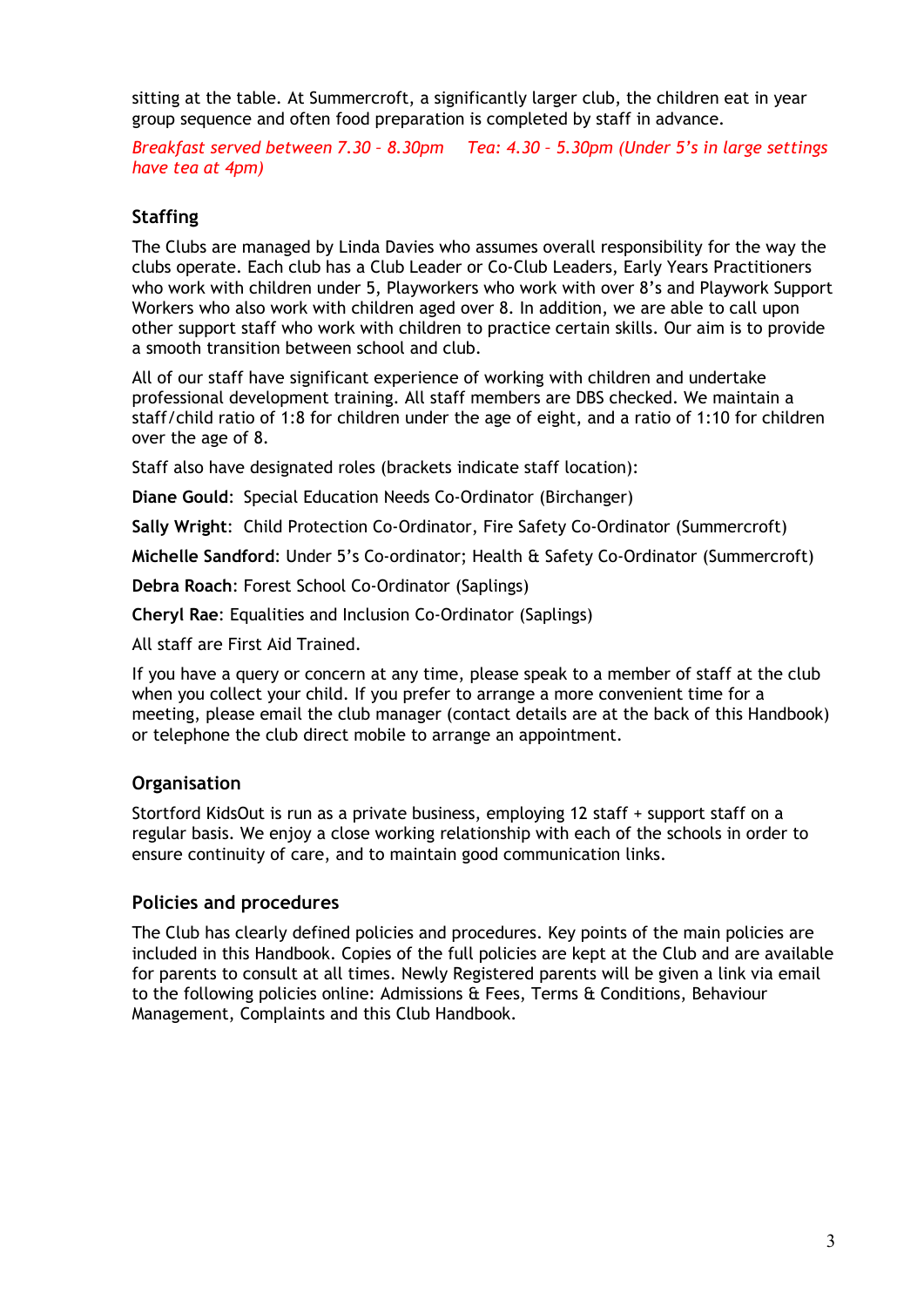# **TERMS AND CONDITIONS**

#### **Admission**

We provide care for children between the ages of 4 and 12 years, serving the children of the schools we are set up to operate from.

New places are offered on a first-come first-served basis. When all places have been filled a waiting list will be established, with the following order of priority:

- 1. Siblings of children already attending the club
- 2. Those requiring the greatest number of sessions/hours per week

See our **Admission and Fees Policy** for more details.

We require a completed set of registration forms for your child before they can attend the club. This information will be treated as confidential and will be stored appropriately.

Re-enrolment for September is required at the end of the summer term. We cannot keep a place open for your child unless you complete a new booking form. (Please refer to our **Terms & Conditions**)

#### **Payment of fees**

The fees vary from club to club. They are available from our website on the dedicated club pages. Fees are payable in advance by cash, bank transfer, card payment via paypal or by phone to 01279 851998 or childcare vouchers. We accept most vouchers and would register for any company not yet subscribed to.

The price per session per child applies to all children. This is payable for all booked sessions including when your child is sick, or on holiday (regardless of the amount of notice given).

We do not charge for bank holidays and professional training days.

Please ensure that fees are paid promptly. Non-payment for more than one month may result in your place being terminated and offered to someone on the waiting list. If you are having difficulty paying fees, please email Linda Davies.

#### **Changes to days and cancelling your place**

You must give us ONE COMPLETE CALENDAR MONTH's notice to terminate your place and one month's notice (4.33 days) to reduce attendance. If you need to change the days that your child attends for a one-off reason, please contact Linda or the Club Leader. We try to accommodate one off changes wherever possible, but regularly changing each week is not encouraged for safety reasons and accuracy of the registers.

#### **Temporary changes**

Please remember that we need to know if your child will not be attending the Club for any reason. Even if you have informed your child's school, you still need to notify us as the school does not automatically pass this information on to us. If your child doesn't attend a booked session, we will have to treat them as a 'missing child' unless you have notified us of their absence.

If you know in advance of any days when your child will not be attending during the following week, please try to let the Club Leader know by THURSDAY at the latest. In cases of illness or emergency when notice cannot be given, please call as soon as you can. Contact details can be found at the end of this Handbook.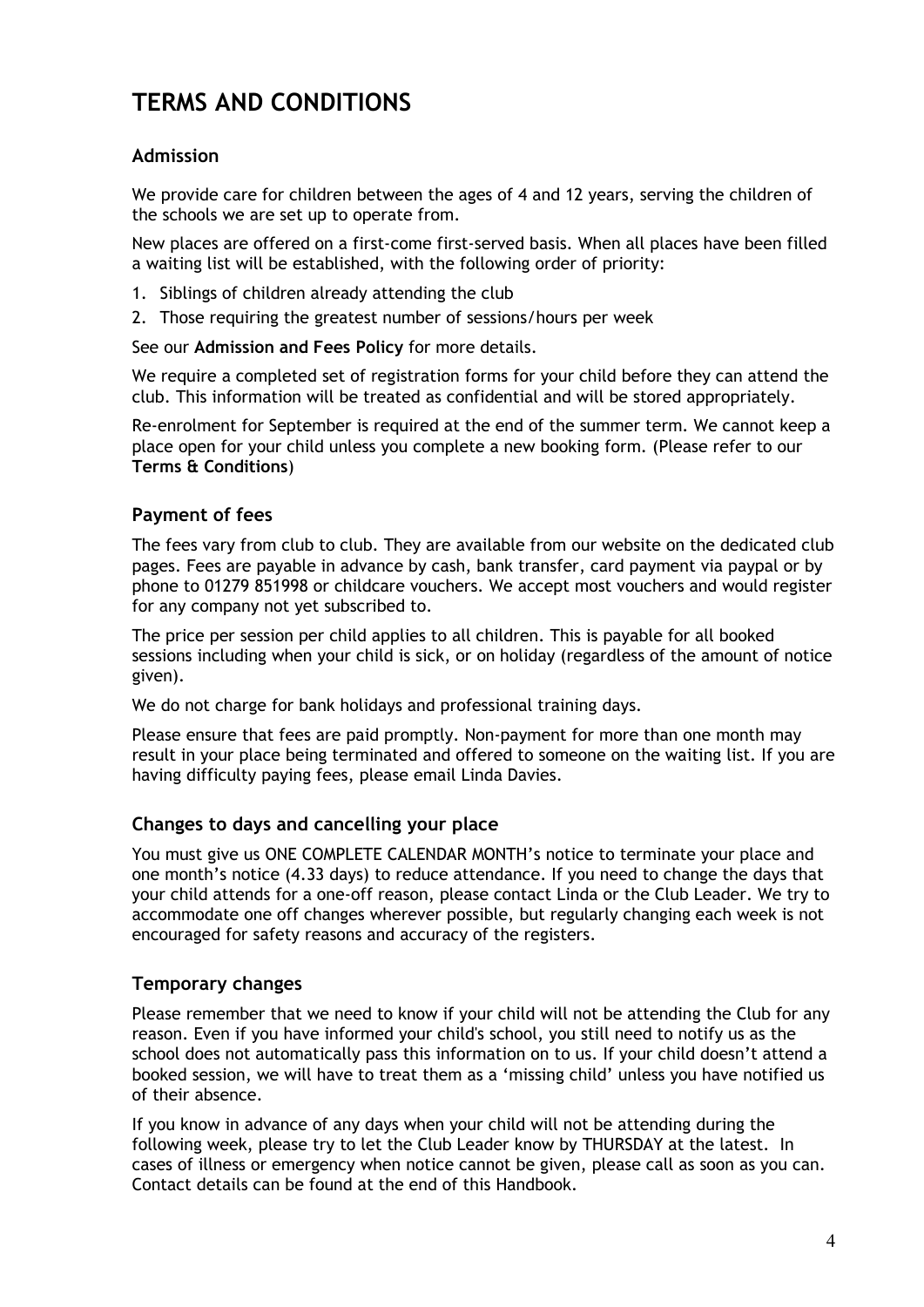#### **Induction**

You and your child are welcome to visit the Club before your child's first day, to familiarise yourselves with the setting and to help your child settle in.

During your child's first session, time will be set aside for an induction. The induction will include running through the Club's rules and routines (including meal times, collection, children's meetings), and introducing your child to the staff and other children.

Another child will usually be allocated to act as your child's buddy for the first few sessions. This is likely to be an older child.

See our **Child Induction Policy** for more details.

#### **Arrivals and departures**

Our staff collect children at key stage 1 from their classrooms and escort them to the Club. Children at Key Stage 2 make their own way to the club from their classroom to the school hall / club room. In the smaller settings, staff continue to meet them from their classroom

A register is taken when children arrive in our care, and you should sign your child out each day when you collect them, or the staff may opt to do so on your behalf.

We expect that your child will normally be collected by you, the parent or a named person on the registration form. If you need a different person to collect your child on a particular day, you must notify us in advance and include a password. We will not release your child into the care of a person unknown to us without your authorisation and without the matching password, which you are to generate for that single occasion only.

See our **Arrivals and Departures Policy** for more details. Updated November 2018 with the following:

*It is essential that once you enter the Club to collect your child, that you do not leave the setting without taking your child. Children may refuse to go home, but you may not leave the premises without them once you have entered.*

The club finishes at 6.30pm, if you are delayed for any reason please telephone the Club to let us know. A late payment fee of £2.50 per 15 minutes will be charged if you collect your child after the Club has closed.

If your child remains uncollected after 7pm and you have not warned us that you will be delayed, and we have been unable to reach you or any of your emergency contacts, we will follow our **Uncollected Children Policy** and contact the Social Care team.

#### **Child Protection**

We are committed to building a 'culture of safety' in which the children in our care are protected from abuse and harm. Any suspicion of abuse is promptly and appropriately responded to. We comply with local and national child protection procedures and ensure that all staff are appropriately trained. For more details see our **Safeguarding Policy**.

#### **Equal opportunities**

Our Club provides a safe and caring environment, free from discrimination, for everyone in our community including children with additional needs.

- We respect different racial origins, religions, cultures and languages found in our multiethnic society, so that each child is valued as an individual without racial or gender stereotyping.
- We will challenge inappropriate attitudes and practices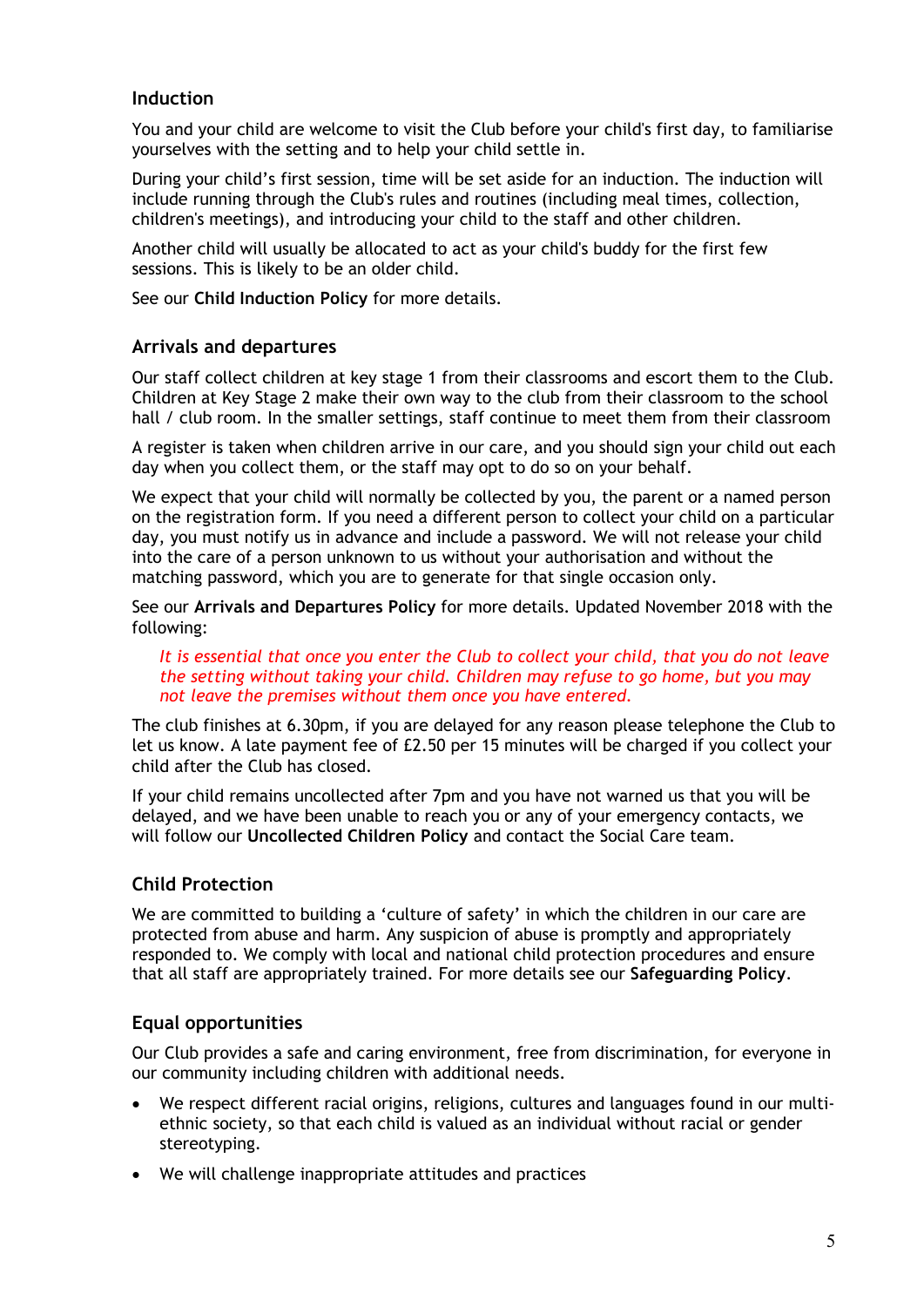• We will not tolerate any form of racial, religious, cultural, gender/sex orientation harassment.

#### **Special needs**

We make every effort to accommodate and welcome any child with special educational and health needs. We will work in liaison with parents or carers and relevant professionals to fully understand your child's specific requirements. We will endeavour to accommodate all children of all abilities, whilst working within the Club's limitations. Each case will be considered individually and risk-assessed to ensure everyone's safety.

Our staff training programme includes specific elements relating to children with special educational or health needs.

For more details on equal opportunities and special needs, see our **Equalities Policy**.

### **GENERAL INFORMATION**

#### **Behaviour (children)**

Children and staff have created rules for acceptable behaviour whilst at the Club. These are displayed at the Club for everyone to see.

We have a clear **Behaviour Management Policy**, a copy of which is distributed to all parents and carers:

The Club promotes an atmosphere of care, consideration and respect for everyone attending: children, staff and visitors.

We encourage appropriate behaviour through: praise for good behaviour; emphasis on cooperative play and sharing; talking to children with the courtesy that we expect from them and engaging children in activities

The Club has procedures for dealing with unacceptable behaviour. We recognise that poor behaviour can occur from time to time for reasons that are not always evident, or as a result of special educational or health needs. We will try to be flexible in order to accommodate such cases.

However, if your child is violent, or if their behaviour poses an immediate danger to themselves or others, we will require you to collect them from the Club immediately. In exceptional circumstances, and only when all other attempts at behaviour management have failed, we reserve the right to permanently exclude a child from the Club. See our **Suspensions and Exclusions Policy** for full details.

#### **Behaviour (adults)**

We will not tolerate from any person, whether a parent, carer or visitor: bullying; aggressive, confrontational or threatening behaviour; or any behaviours intended to result in conflict. Our Club is a place of safety and security for the children who attend and the staff who work there, and we reserve the right to ban anyone exhibiting inappropriate behaviour from our premises. See our **Aggressive Behaviour Policy** for more details.

#### **Illness**

We are unable to care for children who are unwell. If your child becomes unwell whilst at the Club, we will contact you and ask you to make arrangements for them to be collected.

Please inform the Manager of any infectious illness your child contracts. If your child has had sickness or diarrhoea, please do not send him or her to the Club for 48 hours after the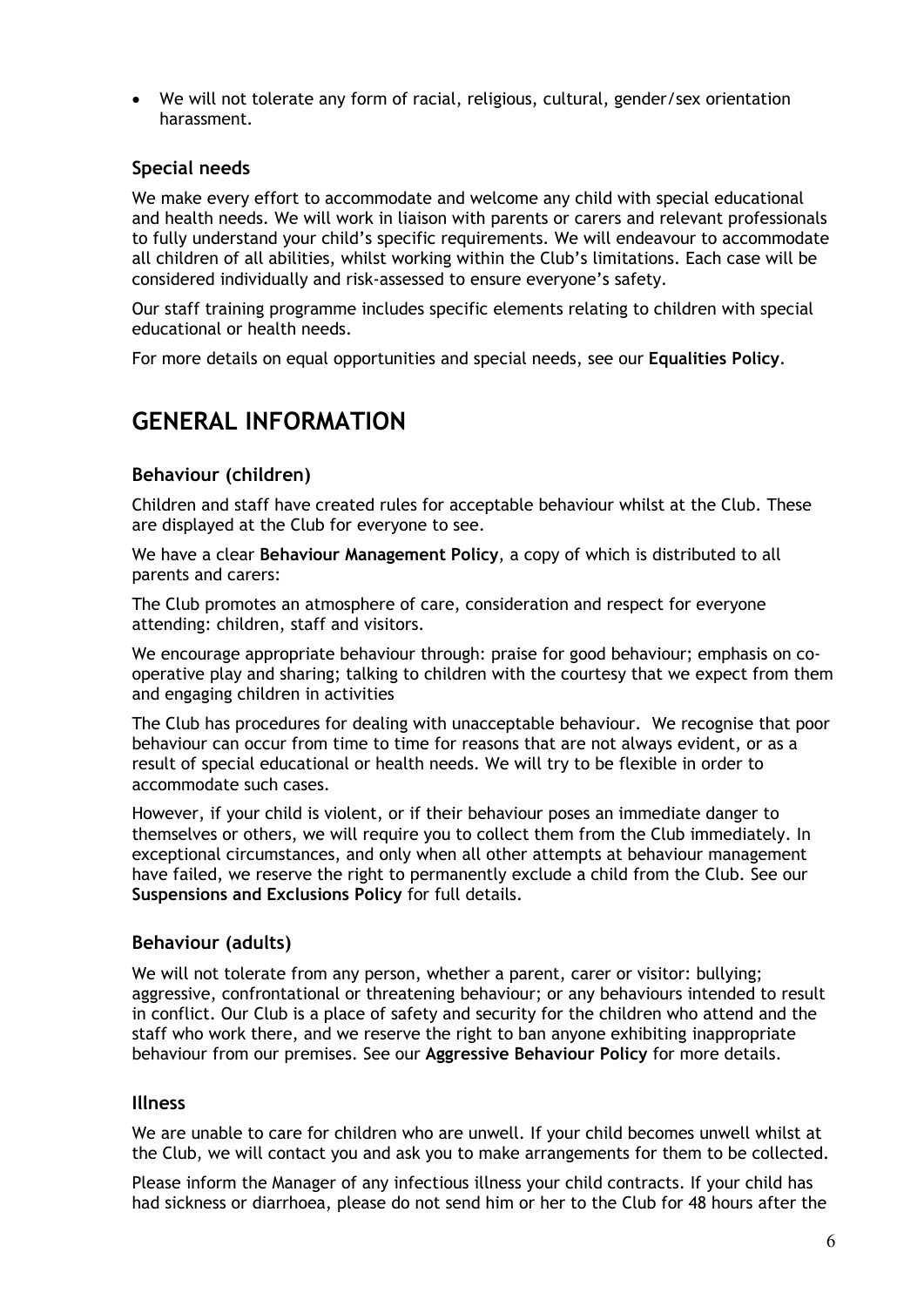illness has ceased and their appetite has resumed to normal. See our **Illness and Accidents Policy** for more details.

#### **Accidents and First Aid**

Every precaution is taken to ensure the safety of the children at all times, and the Club is fully insured. Our staff are trained in first aid and a first aid kit is kept on the premises. If your child has an accident whilst in our care, you will be informed when you collect your child. For full details see our **Illness and Accidents Policy**.

#### **Medication**

Please let the Manager know if your child is taking prescribed medicine. If your child needs to take medicine whilst at the Club you will need to complete a **Permission to administer medication form** in advance. See our **Administering Medication Policy** for more details.

#### **Complaints procedure**

If you have any queries, comments or need to discuss any matters concerning your child, please feel free to speak to your child's key person, the Manager, or any other member of staff.

Verbal complaints will be brought to the next staff meeting for discussion and action.

All written complaints will be acknowledged within five working days of receipt and a full written response will be given within 28 days. The same applies to a complaint of a serious nature given verbally either in person or over the telephone.

A full copy of our **Complaints Policy** is available on request.

## **PLEDGE TO PARENTS**

We value our relationship with parents/carers and are committed to working in partnership with you to provide top quality play and care for your children. We will:

- Welcome you at all times to discuss our work, have a chat or take part in our activities.
- Keep you informed of opening times, fees and charges, programmes of activities, menus, and procedures.
- Be consistent and reliable to enable you to plan with confidence and peace of mind.
- Share and discuss your child's achievements, experiences, progress, and friendships.
- Be available to discuss decisions about running the club.
- Ask your permission for outings and special events.
- Listen to your views and concerns to ensure that we continue to meet your needs.
- We will survey all parents twice a year. Surveys will be sent via email towards the end of the Autumn Term and again in the first half of the Summer Term.
- New children will also be given the chance to complete a simple survey before they start in the Autumn Term, to enable us to plan and prepare to meet their interests and reflect these interests in the activities provided each week at the club.
- All children will have the chance to complete a simple questionnaire towards the end of each term; this enables us to continue to monitor their satisfaction and plan activities appropriate to their developing needs.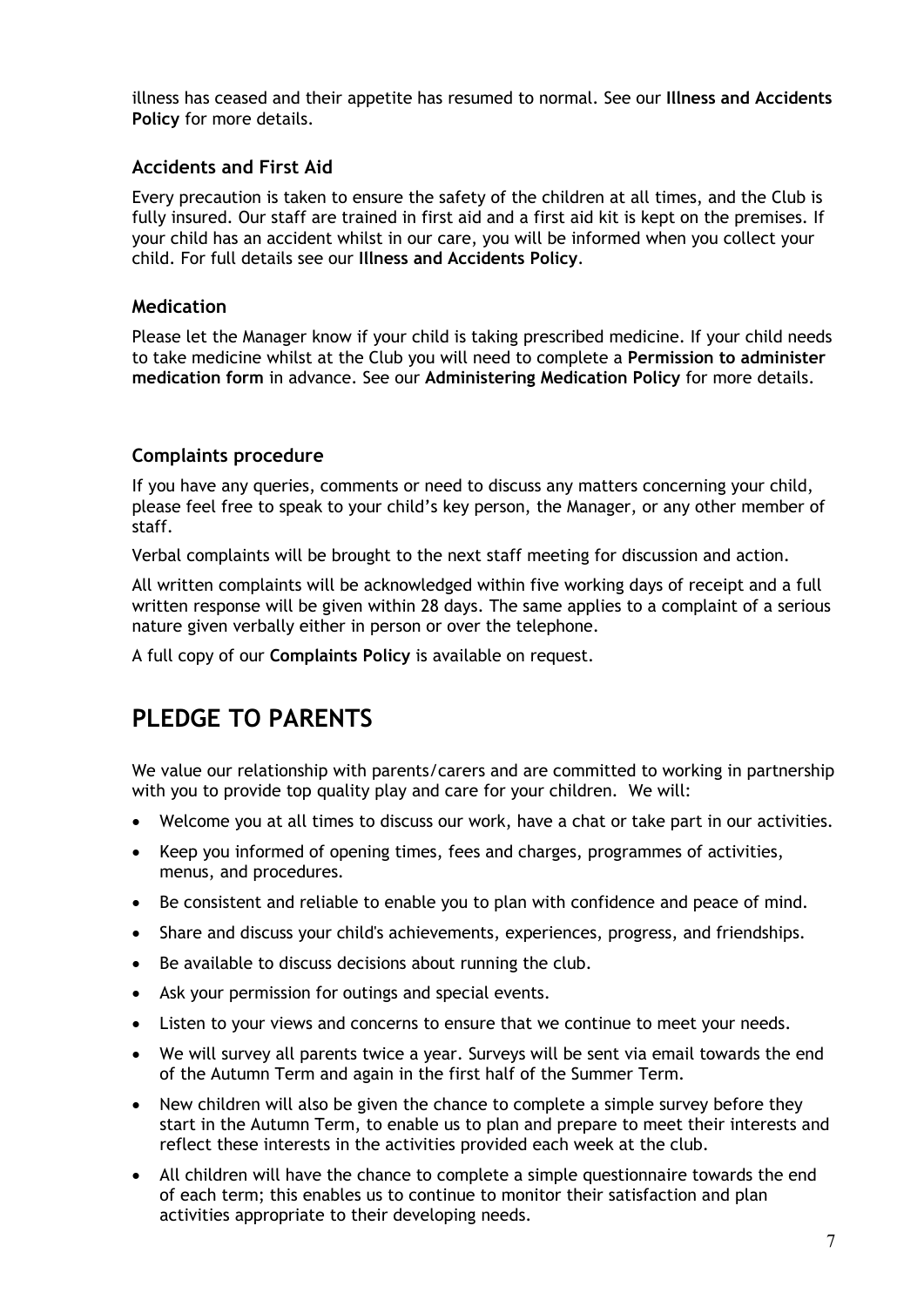# **CONTACT INFORMATION**

#### **SUMMERCROFT PRIMARY SCHOOL**

Stortford KidsOut (Summercroft) c/o Summercroft Primary School Plaw Hatch Close Bishops Stortford Hertfordshire CM23 5BJ

**Club Mobile: 07939463519** (Voicemail available)

#### **Ofsted Registration No: EY272103**

#### **OWNER**

**Correspondence Address: Linda Davies (KOS) c/o Saplings Nursery Pledgdon Close Henham Hertfordshire CM22 6BJ**

Linda's mobile: 07943 209 732<br>Office (Linda or Cheryl Rae): 01279 851 998 Office (Linda or Cheryl Rae):<br>Email Linda:

**Club Staff** Club Manager: Sally Wright (EY)<br>
Co-Club Leader: Sally Michelle Sandford Early Years Practitioners: Angela Mateo (EXT)<br>Playworkers: Angela Mateo (EXT) Playworkers:

Email Linda: lindavies@stortfordkidsout.co.uk

Michelle Sandford (EY)<br>Angela Mateo (EYT) Jordan Clarke Tom Ward Andy Watts Forest School: Debra Roach (FSL) Specialist Support: Tom Hawkins (Sports Coach)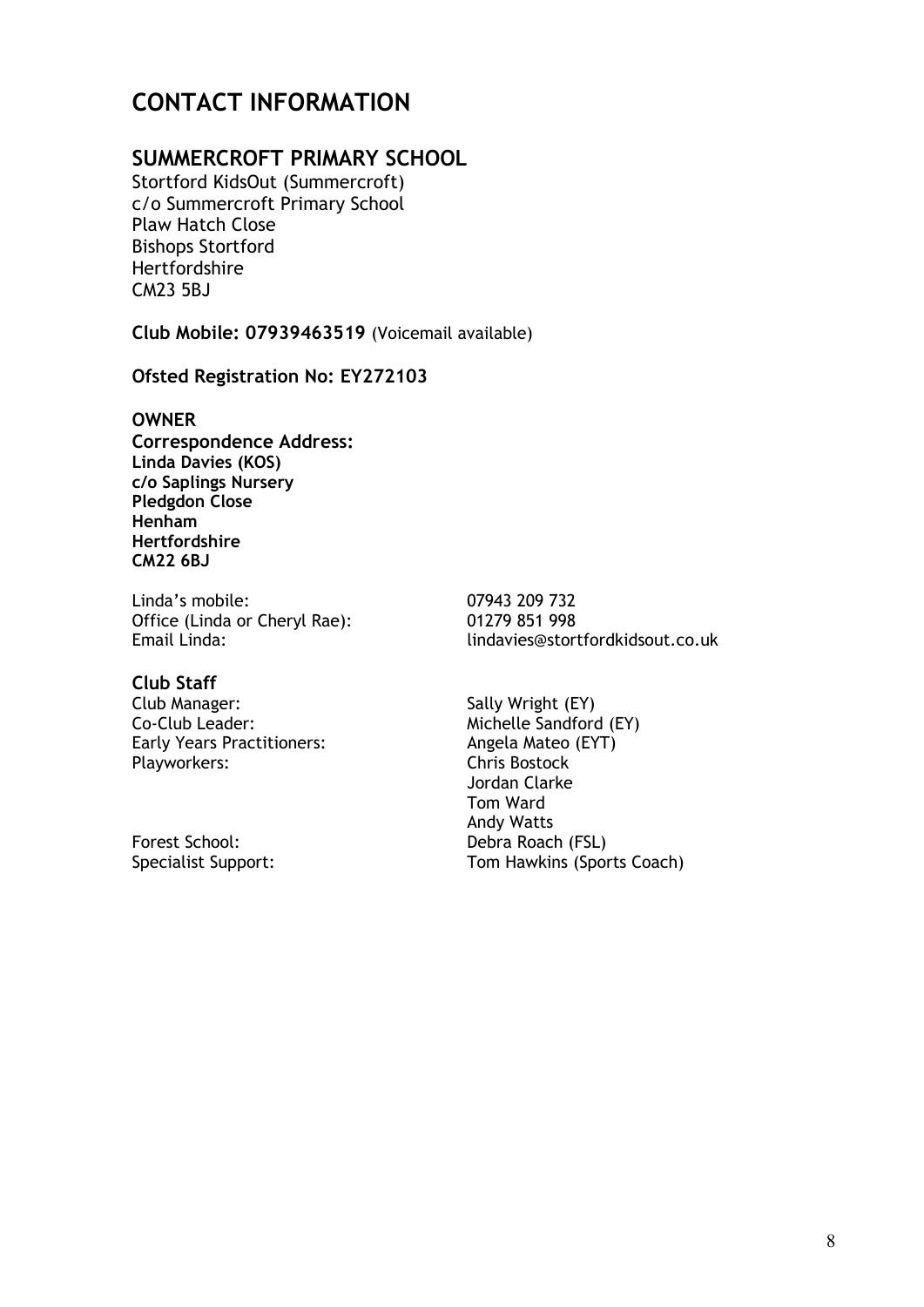### **BIRCHANGER C OF E PRIMARY SCHOOL**

Stortford KidsOut (Birchanger) c/o Birchanger C of E Primary School Birchwood Birchanger Hertfordshire CM23 5QL

**Club Mobile: 07496 816411** (Voicemail available)

#### **Ofsted Registration No: EY537294**

**OWNER**

**Correspondence Address: Linda Davies (KOB) c/o Saplings Nursery Pledgdon Close Henham Hertfordshire CM22 6BJ**

Linda's mobile: 07943 209 732<br>Office (Linda or Chervl Rae): 01279 851 998 Office (Linda or Cheryl Rae):<br>Email Linda:

#### **Club Staff**

Club Manager (Early Years) Diane Gould<br>
Co-Club Leader (Over 8's) Sudi Manning Co-Club Leader (Over 8's) Judi Manning<br>
Forest School: Debra Roach Forest School:

Email Linda: lindavies@stortfordkidsout.co.uk

Support Worker: Tom Hawkins (Sports Coach)